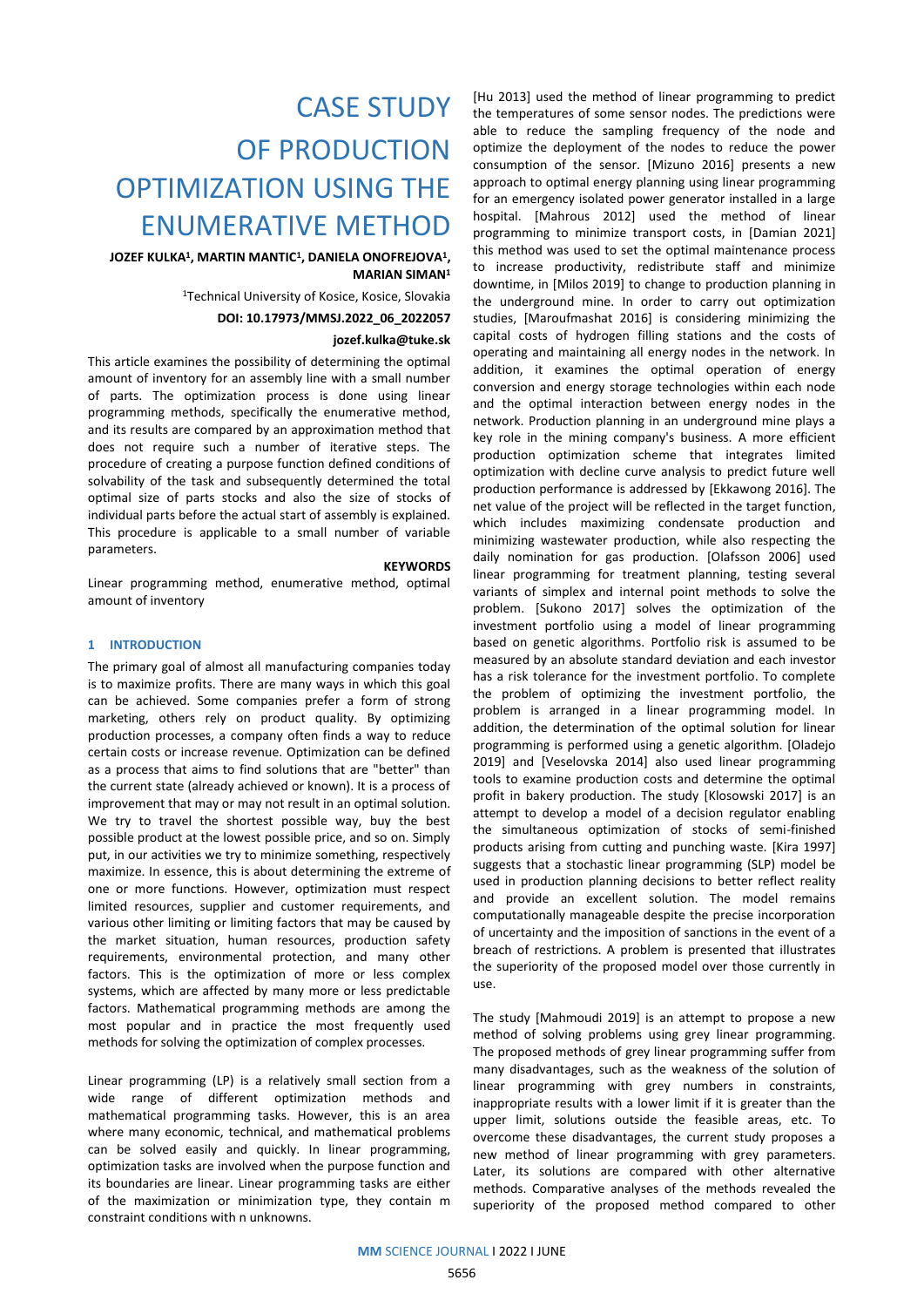methods in terms of the quality of the optimal solution and computational steps. Unlike other existing methods, which usually consist of several stages, the proposed method has only three phases to solve grey linear programming problems and is therefore easier to work with. Nonlinear programming and optimization methods [Mostafa 2016] provide a promising method for pore network modelling when computed tomography imaging may not be readily available. The authors in [Kulka 2017] used heuristic optimization to solve the transport network in a large city. [Izaz 2011] used sensitivity analyses for linear programming techniques to maximize the profit generated from ICI production models in Pakistan. In [Fabianova 2017] is use of software applications and computer simulation for more effective quality management. Simulation tools offer incorporating the variability of more variables in experiments and evaluating their common impact on the final output. [Onofrejova 2021] follows the idea of continuous digitization and transfer to digital factory. Use a reliable miniaturization technology to monitor the working environment to ensure appropriate working conditions.

Optimization methods are especially suitable for solving classical linear programming problems, which are given by a purpose function and constraint conditions. In this way, it is also possible to solve some integer programming tasks, which are specified as linear problems. However, the values of the variables in such tasks must satisfy the strict integerity condition. Nevertheless, there are also tasks for which no solution can be found using linear programming. In this case, it is appropriate to choose another optimization method that will be able to solve the problem more broadly.

Integer linear programming differs from general linear programming only in that all or only some variables can only acquire integer values [18]. Integer programming tasks are usually more difficult to solve than tasks without the condition of integrity. If the optimal solution is not an integer, there are two options:

1. Round the non-integer solution to the nearest lower integer values and correct the value of the purpose function;

2. Apply exact methods of integer programming and determine the optimal solution from the set of basic admissible solutions in the set of integers.

The first option is the simplest, but it does not always lead to a correct result. We can use it when the fractional (non-integer) part of the solution is small (statistically insignificant) compared to its integer part. Depending on the nature, the methods for integer solution of LP problems can be divided into:

1. Empirical methods - the most commonly used method is integer rounding or so-called enumerative method (brute force method).

2. Exact methods - most often based on the principle of determining the so-called cutting surfaces or combinatorial processes, e.g. Branch and Bound method.

3. Special methods - for solving problems with a specific structure or some heuristic algorithms, which for otherwise exactly unsolvable problems can determine at least a solution close to the optimum sought.

The enumerative method (brute force method) consists in laboriously testing all the possibilities of "integerization" of a non-integer solution. It is suitable if the set of admissible solutions to the problem is limited, i. the whole is contained in a certain finite (multidimensional) space. It is then sufficient to find an interval for each variable  $x_i$ , where for all admissible

solutions the variable  $x_i$  certainly lies in this interval. Subsequently, all points of the block with integer coordinates are successively tested, the validity of the constraint conditions is verified for each of them, and if the point thus defined is an admissible solution, the value of the objective function is calculated and compared with the best solution found so far. The big disadvantage of the method is its computational complexity.

We will show the procedure of the solution using the enumerative method on the example of an assembly line on which four parts will be produced. We will try to explain the process of creating a purpose function, define the conditions of solvability of the task and determine the optimal size of stocks of individual parts as well as the size of stocks of individual parts before the actual start of assembly.

## **2 MATHEMATICAL MODEL CREATION**

A total of m types of parts is produced on the line. The productivity of the line, which we measure in the number of pieces of the i-th part ( $i = 1, 2, ..., m$ ), is  $p_i$  pieces / day. Changing the line settings when switching from the i-th part to the j-th part and vice versa takes s<sub>ij</sub> days (hours). The average consumption of parts of the i-th type is  $r_i$  pieces / day. Even consumption is assumed. Our requirement is that a production plan be drawn up to ensure a minimum consumption of individual parts and a minimum average stock value. The average inventory will be determined from the average inventory of individual parts according to the formula (1):

$$
z = \sum_{i=1}^{m} c_i z_i \tag{1}
$$

z<sup>i</sup> - average stock of the i-th part in pieces,

 $c_i$  - conversion factor for parts of the i-th type,

z - average total stocks.

The conversion factors  $c_i$  can be chosen so that the value of  $z$ represents the volume of committed funds or storage space requirements.

A necessary and sufficient condition for the solvability of a given task can be written in the form of a capacity condition (2):

$$
\sum_{i=1}^{m} \frac{r_i}{p_i} < 1\tag{2}
$$

The entered optimization criterion will lead to the fact that all the remaining time after ensuring the average daily consumption of all types of parts will be used to rebuild the line. Assume that a planning cycle of T days (e.g. 1 year) is selected. During this cycle, each type of part must be put into production at least once. If we choose the batch  $Q_i$  and the number of batches entered during one planning period of the cycle  $x_i$  (i = 1, 2, ..., m) for entering parts of the i-th type, this choice must satisfy the relation (3):

T. 
$$
r_i = Q_i \cdot x_i
$$
,  $(i=1,2,..., m)$ . (3)

From there, after editing, we get (4):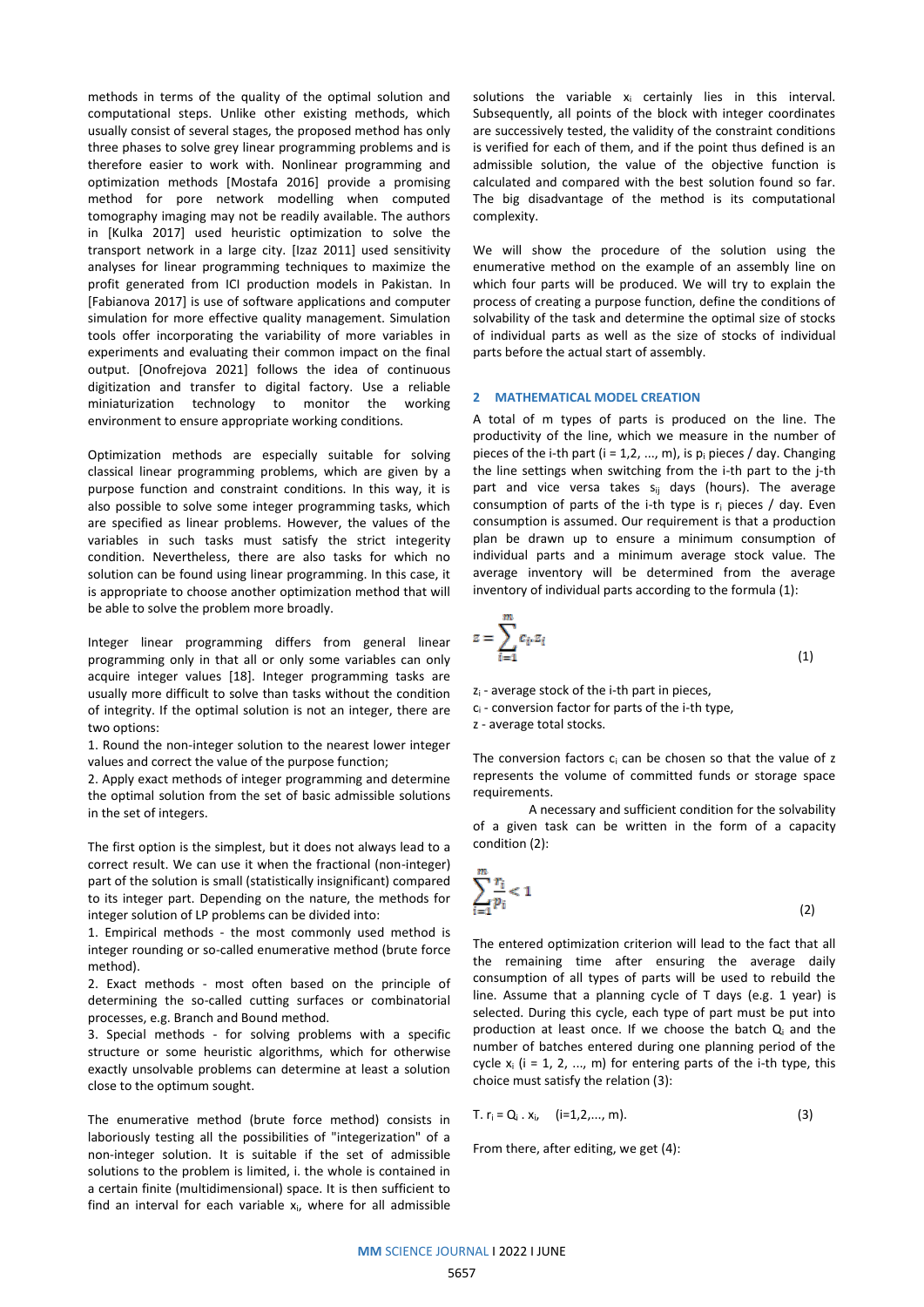$$
Q_i = \frac{T \cdot r_i}{x_i} \tag{4}
$$

In the considered case, it is possible to achieve the smallest amount of average stocks of individual types of parts when they are regularly entered into production. This corresponds to (5):

$$
z_i = Q_i/2, \quad (i=1,2,...,m).
$$
 (5)

After substitution (4) into equation (5) we receive (6):

$$
z_i = \frac{z_i}{2 \cdot x_i} \qquad (i=1,2,...,m). \qquad (6)
$$

The average amount of stocks in total is then given by:

$$
z = \frac{T}{2} \cdot \sum_{i=1}^{m} \frac{c_i \cdot r_i}{x_i}
$$
 (7)

When regularly entering three types of parts into production (marked e.g. A, B, C), it is possible to arrange them in a total of four ways:

A, B, A, C, (A, B, A, C) A, ... B, A, B, C, (B, A, B, C) B, ... C, A, C, B, (C, A, C, B) C, ...

These sequences are, as can be seen, periodic. In the first group A, B, C is repeated, in the second group A, B, A, C, in the third group B, A, B, C and in the fourth group C, A, C, B. For the first sequence, it is then:

$$
x_1 = 1, \t x_2 = 1, \t x_3 = 1
$$
  
for the second sequence is:  

$$
x_1 = 2, \t x_2 = 1, \t x_3 = 1
$$
  
for the third sequence is:  

$$
x_1 = 1, \t x_2 = 2, \t x_3 = 1
$$
  
for the fourth sequence is:  

$$
x_1 = 1, \t x_2 = 1, \t x_3 = 2.
$$

If we generalize the procedure used for three types of parts, we get to the following rule for creating groups:

- we will select n types of parts from all m types of parts in any way and, regardless of the order of them, we will compile one subgroup;

- a similar subgroup is then assembled from the remaining (mn) parts;

- we then compile one group from both subgroups by inserting the whole first subgroup before each element of the second subgroup;

- the number n can be selected in the interval <0, m-2>;

- the total number of all possible alternations is given by (8):

$$
\sum_{n=0}^{m-2} {m \choose n}
$$
 (8)

Number combinations  $\binom{n}{n}$  to determine the total number of all possible ways of alternating batches of parts can be taken from the well-known Pascal's triangle (Fig.1):



**Figure 1.** Pascal´s triangle

For example, for three product types, the total number of rotation modes is  $1 + 3 = 4$ , for four product types  $1 + 4 + 6 = 11$ rotation modes.

The following  $x_i$  values correspond to the above rule for creating recurring groups:

$$
x_i = \begin{cases} m-n & \text{for first subgroup} \\ 1 & \text{for second subgroup} \end{cases}
$$
 (9)

It will be appreciated that the choice of the length of the planning cycle T and the choice of the method of alternating the batches of parts will be appropriate to make independently of each other. This is, after all, also apparent from the shape of the criterion function (7).

Suppose we have already chosen some method of alternating batches of parts and, by calculating the appropriate values, they have determined the corresponding time for the adjustment of line S during the planning cycle T.

The optimal length of the planning cycle T can be determined from the capacity condition (10):

$$
\frac{S}{T} + \sum_{i=1}^{m} \frac{r_i}{p_i} = 1
$$
\n(10)

From here we get:

$$
T = \frac{S}{1 - \sum_{i=1}^{m} \frac{r_i}{p_i}}\tag{11}
$$

This corresponds to the value of the criteria function:

$$
z = \frac{S/2}{1 - \sum_{i=1}^{m} \frac{r_i}{p_i}} \cdot \sum_{i=1}^{m} \frac{c_i r_i}{x_i}
$$
(12)

Since the value of S and the values of  $x_i$  (i = 1, 2, ..., m) depend only on the chosen method of alternation, we can recommend enumerative as the most suitable method for minimizing the value of z. The use of this method consists in finding and evaluating all possible variants of rotation. Obviously, the iterative method is only suitable for a small number of different types of parts. If we are satisfied with the approximate solution, then we can proceed as follows:

- we classify all types of parts in descending order (from the largest to the smallest) according to the value of the product  $c_i$ . ri ;

- classified in this way, we divide them into two subgroups so that the first subgroup will be the first type of parts;

- we will evaluate the corresponding variant by alternating batches of parts;

- we will extend the first subgroup with another type of parts in order, etc.;

- the process ends as soon as only one type of parts remains in the second subgroup.

According to the above approximation procedure, it will be necessary to evaluate only m-1 variants of alternating batches of parts. For example, for 4 types of parts, using the enumerative method, we would have to evaluate a total of 11 variants, while with the approximation method, only 3 variants.

#### **3 EXAMPLE**

The line produces 4 types of parts: part A .... in the number  $p_1$  = 150 pcs / day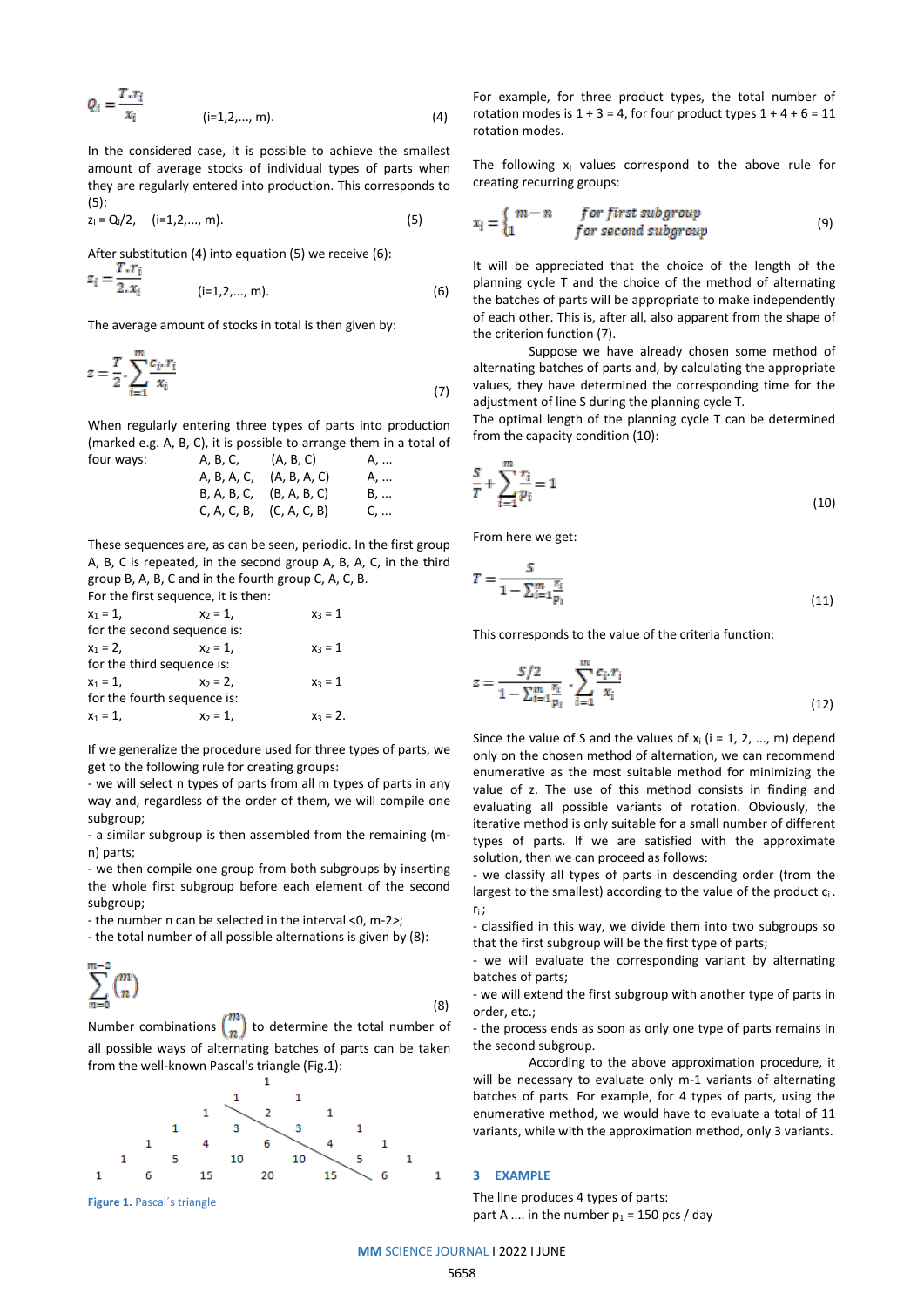part B .... in the number  $p_2 = 150$  pcs / day part C .... in the number  $p_3 = 132$  pcs / day part D .... in the number  $p_4 = 130$  pcs / day. The times required to change the line are as follows:  $s_{12} = s_{13} =$  $s_{14} = s_{23} = s_{24} = 4$  days,  $s_{34} = 2$  days. The average daily consumption of parts for assembly is:  $r_1$  = 26 pcs / day  $r_2$  = 8 pcs / day  $r_3$  = 10 pcs / day

 $r_4$  = 34 pcs / day.

We will calculate the average amount of stocks in the number of pieces. We therefore elect

 $c_1 = c_2 = c_3 = c_4 = 1$ 

Before starting the calculation, we still need to check whether the task is consistent:

$$
\sum_{i=1}^{4} \frac{r_i}{p_i} = \frac{26}{150} + \frac{8}{150} + \frac{10}{132} + \frac{34}{130} = 0.564 < 1
$$

... condition satisfies.

$$
1 - \sum_{i=1}^{4} \frac{r_i}{p_i} = 0.436
$$

....... part of the capacity that can be used to rebuild the line.

When solving the task of optimizing the average amount of stocks using the enumerative method, we must find and evaluate a total of 11 variants of alternating batches of parts on the line:

- 1.  $x_1 = 1$ ,  $x_2 = 1$ ,  $x_3 = 1$ ,  $x_4 = 1$ ,  $s = 14$  days,  $z = 1252$  pieces,  $T = 32$  days The order must be followed during the rotation: 1, 2, 3, 4,  $(1, 2, 3, 4), 1, ...$
- 2.  $x_1 = 3$ ,  $x_2 = x_3 = x_4 = 1$ ,  $s = 24 \text{ days}$ ,  $z = 1670 \text{ pieces}$ ,  $T = 55 \text{ days}$ The order must be followed during the rotation: 1, 2, 1, 3, 1, 4, (1, 2, 1, 3, 1, 4), 1, ...
- 3.  $x_1 = 1$ ,  $x_2 = 3$ ,  $x_3 = x_4 = 1$ ,  $s = 24$  days,  $z = 2000$  pieces,  $T = 55$  days The order must be followed during the rotation: 2, 1, 2, 3, 2, 4, (2, 1, 2, 3, 2, 4), 2, ...
- 4.  $x_1 = x_2 = 1$ ,  $x_3 = 3$ ,  $x_4 = 1$ ,  $s = 20$  days,  $z = 1636$  pieces,  $T = 46$  days The order must be followed during the rotation: 3, 1, 3, 2, 3, 4, (3, 1, 3, 2, 3, 4), 3, ...
- 5.  $x_1 = x_2 = x_3 = 1$ ,  $x_4 = 3$ ,  $s = 20$  days,  $z = 1269$  pieces,  $T = 46$  days The order must be followed during the rotation: 4, 1, 4, 2, 4, 3, (4, 1, 4, 2, 4, 3), 4, ...
- 6.  $x_1 = x_2 = 2$ ,  $x_3 = x_4 = 1$ ,  $s = 24 \text{ days}$ ,  $z = 1679 \text{ pieces}$ ,  $T = 55 \text{ days}$ The order must be followed during the rotation: 1, 2, 3, 1, 2, 4, (1, 2, 3, 1, 2, 4), 1, ...
- 7.  $x_1 = 2$ ,  $x_2 = 1$ ,  $x_3 = 2$ ,  $x_4 = 1$ ,  $s = 22$  days,  $z = 1741$  pieces,  $T = 50$  days The order must be followed during the rotation: 1, 3, 2, 1, 3, 4, (1, 3, 2, 1, 3, 4), 1, ...
- 8.  $x_1 = 2$ ,  $x_2 = 1$ ,  $x_3 = 1$ ,  $x_4 = 2$ ,  $s = 22$  days,  $z = 1211$  pieces,  $T = 50$  days The order must be followed during the rotation: 1, 4, 2, 1, 4, 3, (1, 4, 2, 1, 4, 3), 1, ...
- 9.  $x_1 = 1$ ,  $x_2 = x_3 = 2$ ,  $x_4 = 1$ ,  $s = 22$  days,  $z = 1741$  pieces,  $T = 50$  days The order must be followed during the rotation: 2, 3, 1, 2, 3, 4, (2, 3, 1, 2, 3, 4), 2, ...
	- 10.  $x_1 = 1$ ,  $x_2 = 2$ ,  $x_3 = 1$ ,  $x_4 = 2$ ,  $s = 22 \text{ days}$ ,  $z = 1438 \text{ pieces}$ ,  $T = 50 \text{ days}$ The order must be followed during the rotation: 2, 4, 1, 2, 4, 3, (2, 4, 1, 2, 4, 3), 2, ...
	- 11.  $x_1 = x_2 = 1$ ,  $x_3 = x_4 = 2$ ,  $s = 20$  days,  $z = 1284$  pieces,  $T = 46$  days The order must be followed during the rotation: 3, 4, 1, 3, 4, 2, (3, 4, 1, 3, 4, 2), 3, ...

The order given in the individual rotation variants is binding for the rotation of whole groups. Within these groups, only the order of batches of parts no. 3 and no. 4 (other time needed to change the line).

The best solution gives the eighth variant, which is characterized by data:  $s = 22$  days,  $z = 1211$  pieces,  $T = 50$  days. The following batch sizes of the individual types of parts correspond to this variant:

$$
Q_1 = T.\frac{r_1}{x_1} = 50.\frac{26}{2} = 650 \text{ } pc\text{s}
$$
\n
$$
Q_2 = T.\frac{r_2}{x_2} = 50.\frac{8}{1} = 400 \text{ } pc\text{s}
$$
\n
$$
Q_3 = T.\frac{r_3}{x_3} = 50.\frac{10}{1} = 500 \text{ } pc\text{s}
$$
\n
$$
Q_4 = T.\frac{r_4}{x_4} = 50.\frac{34}{2} = 850 \text{ } pc\text{s}
$$

We remind you again that the order of these doses must be in order 1, 4, 2, 1, 4, 3, 1, 4, 2, 1, 4, 3, 1, ...

Using the approximation method, out of the 11 alternating variants, it would be necessary to search for and evaluate only three variants - the fifth, the eighth and the first, in that order. The optimal solution would then be identical to the optimal solution found by the enumerative method.

The proposed mathematical model solves the problem of steady state of the production process. For the application of the found solution, it is necessary to determine the initial state of stocks of individual types of parts  $v_i$ . The values of  $v_i$  (i = 1,2, ..., m) can be determined from the condition of ensuring the consumption of parts of the i-th type until the production of their first batch is started.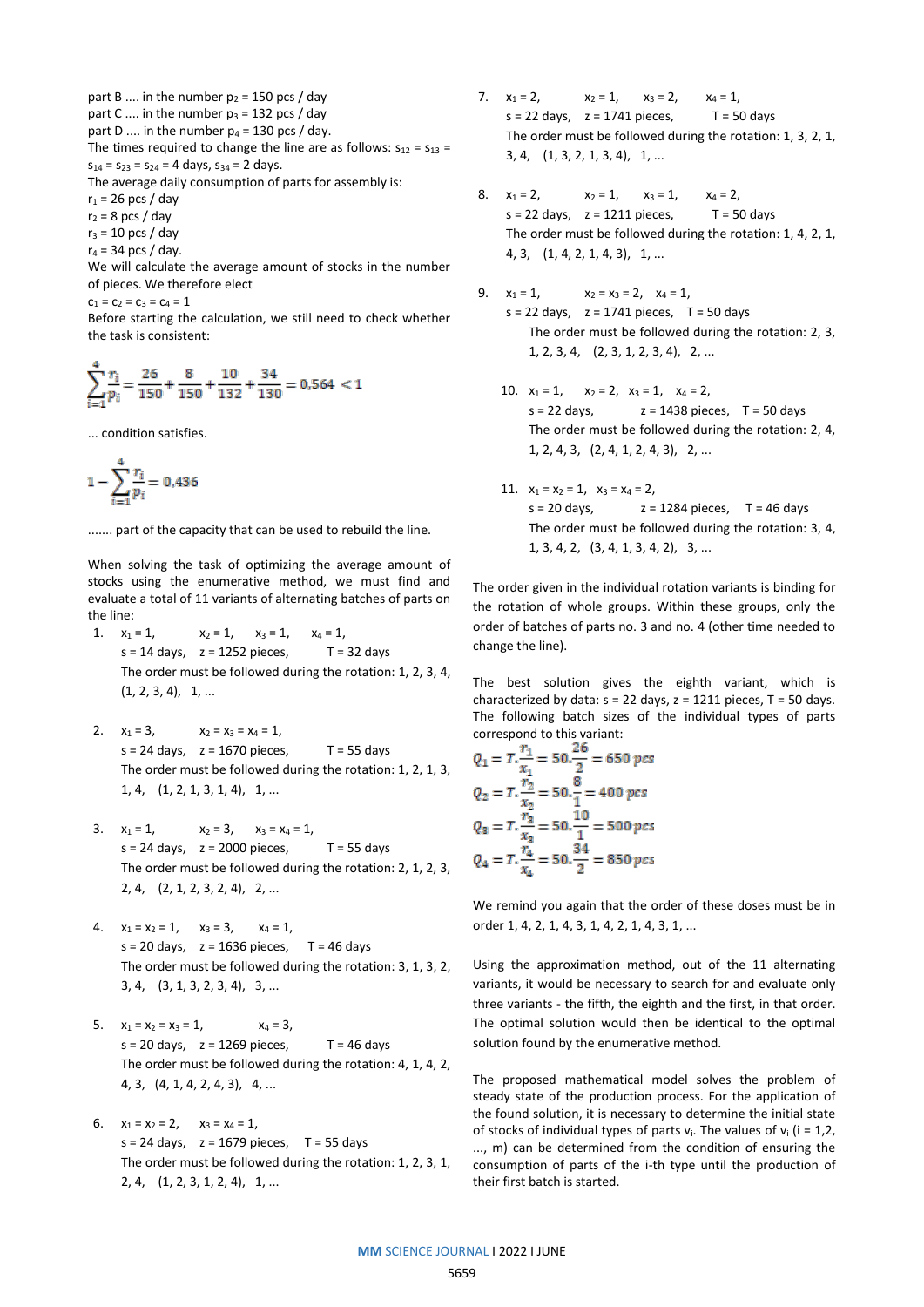$$
v_i = r_i \cdot \left( \sum_{0 \le k_j \le k_i} \frac{Q_j}{p_j} + \sum_{0 \le k_j \le k_i} s_{(k_j - 1)^{-1}k_j^{-1}} \right) \qquad i = 1, 2, ..., m
$$
\n(13)

 $k_i$  - the order of the batch of parts of the i-th species in the recurring group of batches of parts of all kinds,

 $(k<sub>i</sub>)<sup>-1</sup> = i - designation of the type of part whose batch is entered$ last in the recurring group of batches

of parts,

 $(0)^{-1}$  - designation of the type of part whose batch is entered last in the recurring group of batches

of parts.

As an example, we will present the calculation of initial stock levels to implement the optimal solution designed for 8 variants of rotation 1, 4, 2, 1, 4, 3, 1, 4, 2, 1, 4, 3, 1, ...

$$
v_1 = 26.4 = 104 \text{ pieces}
$$
  
\n
$$
v_2 = 8.\left(\frac{650}{150} + \frac{850}{130} + 4 + 4 + 4\right) = 183 \text{ pieces}
$$
  
\n
$$
v_3 = 10.\left(\frac{598}{150} + \frac{782}{130} + \frac{368}{150} + \frac{598}{150} + \frac{782}{130} + 4 + 4 + 4 + 4\right)
$$
  
\n
$$
+4 + 4 + 2) = 464 \text{ pieces}
$$
  
\n
$$
v_4 = 34.\left(\frac{650}{150} + 4 + 4\right) = 419 \text{ pieces}
$$

The total initial stock is then 1170 pieces.

## **4 CONCLUSIONS**

The procedure of optimizing the stock size for the assembly line by the method of linear programming, specifically by the enumerative method, is explained. The procedure of creating a criterion function is explained, as well as the limiting conditions and the control of the solvability of the task. The proposed procedure is verified on the example of an assembly line on which four different parts are manufactured and the line needs to be rebuilt before assembly. The optimal stock size of the individual parts as a whole and also the stock size of the individual parts before assembly itself are determined. An enumerative method (brute force method) consists in laborious testing of all possible solutions. It is suitable if the set of admissible solutions of the problem is limited, i. j. the whole is contained in a certain finite (multidimensional) space. The big disadvantage of the method is its computational complexity, which increases with the number of variables. For three variables there are 4 combinations, for 4 variables it is 11 combinations (our case), for 5 variables 26 combinations, for 6 variables it is a total of 57 possible combinations (according to Pascal's triangle). For a larger number of variables, it is then more appropriate to use the approximation method. Modern trends and powerful computers currently offer simulation procedures for solving such tasks, which can operatively respond to changes in individual parameters in the created simulation model.

## **ACKNOWLEDGMENTS**

This article was elaborated in the framework of the Grant Project VEGA 1/0528/20 "Solution of new elements of mechanical systems tuning" and KEGA 009TUKE-4/2020.

## **REFERENCES**

- **[Hu 2013]** Hu, L., et al. Optimization of the deployment of temperature nodes based on linear programing in the internet of things. Tsinghua Science and Technology, 2013, Vol. 18, No. 3, pp. 250-258, doi: 10.1109/TST.2013.6522584.
- **[Mizuno 2016]** Mizuno, Y., et al. A new approach of optimum energy scheduling of emergency generators using linear programing in a large hospital. In: Proc. of IEEE Int. Conf. on Renewable Energy Research and Applications, 2016, pp. 832-836, doi: 10.1109/ICRERA.2016.7884453.
- **[Mahrous 2012]** Mahrous, A.M. and Yang, H. S. Transportation problem: A special case for linear programing problems in mining engineering. International Journal of Mining Science and Technology, 2012, Vol. 22, Issue 3, pp. 371-377, ISSN 2095-2686.
- **[Damian 2021]** Damian, M., et al. Lean Service Model for Maintenance Management Using a Linear Programing Approach. In: Proc. of 10th Int. Conf. on Industrial Technology and Management (ICITM), 2021, pp. 25-30, doi: 10.1109/ICITM52822.2021.00012.
- **[Milos 2019]** Milos, V., et al. Long-Term Room and Pillar Mine Production Planning Based on Fuzzy 0-1 Linear Programing and Multicriteria Clustering Algorithm with Uncertainty. Mathematical Problems in Engineering, 2019, Article ID 3078234, doi.org/10.1155/2019/3078234.
- **[Maroufmashat 2016]** Maroufmashat, M. F., et al. Mixed integer linear programing based approach for optimal planning and operation of a smart urban energy network to support the hydrogen economy. International Journal of Hydrogen Energy, 2016, Vol. 41, Issue 19, pp. 7700-7716, ISSN 0360-3199.
- **[Ekkawong 2016]** Ekkawong, P., et al. Innovative and Automated Workflow for Fast Production Optimization and Forecast in Gulf of Thailand Gas Fields Using Linear Programing Optimization. SPE Digital Energy Conference and Exhibition. The Woodlands, Texas, USA, March 2015. doi: https://doi.org/SPE-173450-MS.
- **[Olafsson 2006]** Olafsson, A. and Wright, S.J. Linear programing formulations and algorithms for radiotherapy treatment planning. Optimization Methods and Software, 2006, pp. 201-231, DOI: 10.1080/10556780500134725.
- **[Sukono 2017]** Sukono, Y.H. et al. Portfolio optimization by using linear programing models based on genetic algorithm. In: 4th Int. Conf. on Operational Research, 2017, Medan, Indonesia. IOP Conference Series: Materials Science and Engineering, 2017, Vol. 300.
- **[Oladejo 2019]** Oladejo, N.K. et al. Optimization principle and its' application in optimizing landmark university bakery production using linear programming. International Journal of Civil Engineering and Technology (IJCIET), Vol. 10, No. 2, pp. 183-190, ISSN 0976-6308.
- **[Veselovska 2014]** Veselovska, L. A Linear Programming Model of Integrating Flexibility Measures into Production Processes with Cost Minimization. Journal of Small Business and Entrepreneurship Development, 2014, Vol. 2, No. 1, pp.67-82.
- **[Klosowski 2017]** Kłosowski G., et al. Integer Linear Programming in Optimization of Waste After